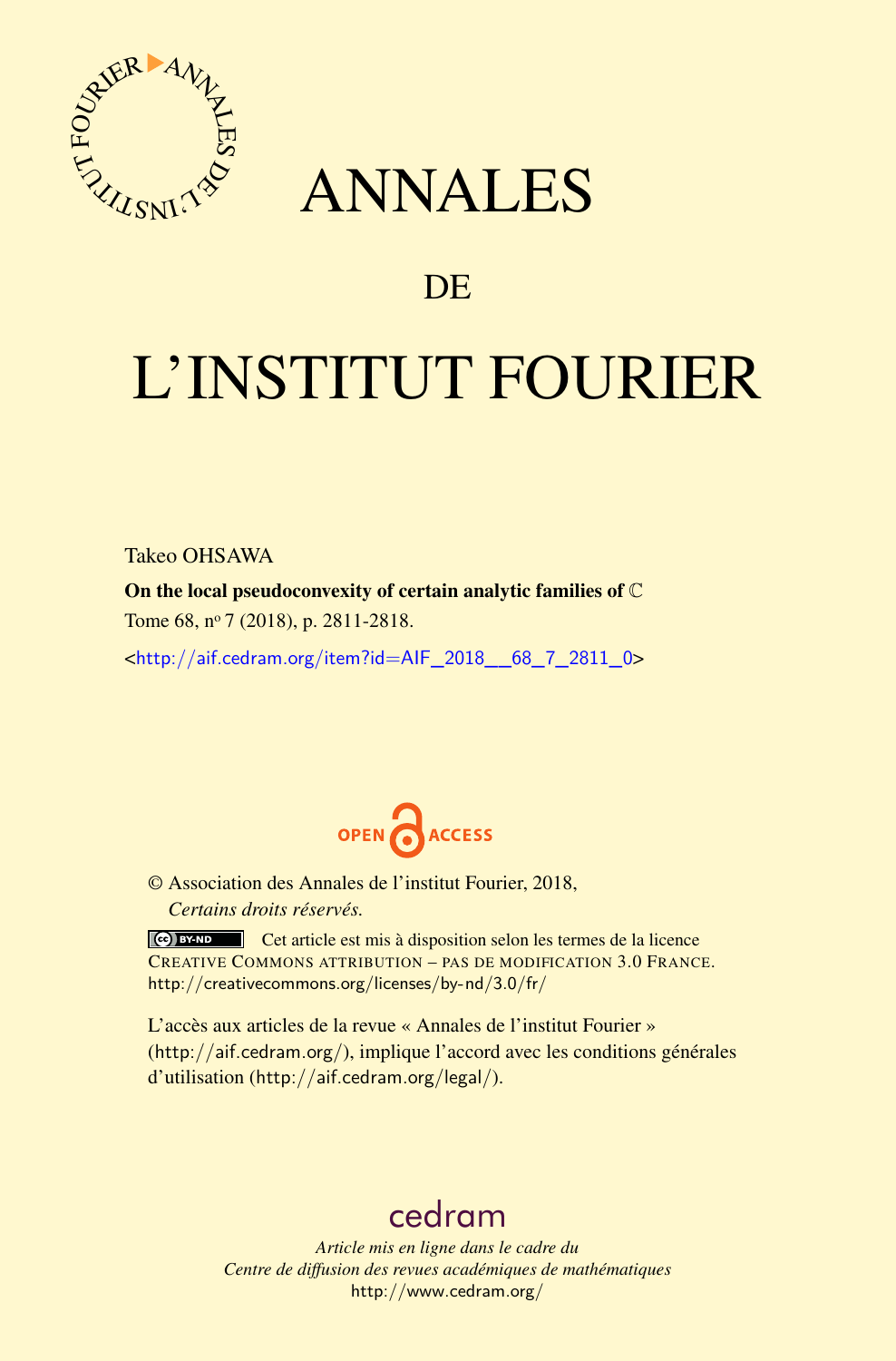### ON THE LOCAL PSEUDOCONVEXITY OF CERTAIN ANALYTIC FAMILIES OF C

#### **by Takeo OHSAWA**

Dedicated to Jean-Pierre Demailly on his sixtieth birthday

ABSTRACT. — For a class of weakly 1-complete  $\mathbb C$  bundles over compact Riemann surfaces, for which canonical plurisubharmonic exhaustion functions on the total spaces are known, some cases are described where such functions can be extended to a plurisubharmonic exhaustion function on analytic families of the C bundles. The nonextendable cases are also discussed.

Résumé. — Nous donnons des conditions pour que certaines fonctions analytiques plurisousharmoniques exhaustives sur des variétés faiblement 1-complètes qui sont des fibrés en droites affines au dessus de surfaces de Riemann soient extensibles à des familles analytiques de fonctions plurisousharmoniques exhaustives. Un exemple de famille non-extensible est également présenté.

#### **1. Introduction**

It is well known from the works of Oka [\[23,](#page-8-0) [24\]](#page-8-1) that every domain of holomorphy over  $\mathbb{C}^n$  is holomorphically convex (cf. [\[4\]](#page-7-0)). This basic result is contained in an assertion, which is the main result of [\[24\]](#page-8-1), that every locally pseudoconvex domain over  $\mathbb{C}^n$  is holomorphically convex. The latter has been generalized in various situations on complex manifolds and on complex spaces with singularities (cf. [\[2,](#page-7-1) [11,](#page-7-2) [12,](#page-7-3) [26,](#page-8-2) [27,](#page-8-3) [28,](#page-8-4) [31\]](#page-8-5)). In the present article, we shall say that a reduced complex space *X* with a holomorphic map  $\pi$  to a complex space T is locally pseudoconvex over T, with a slight abuse of language, if every point of *T* admits a neighborhood *U* such that  $\pi^{-1}(U)$  admits a  $C^{\infty}$  plurisubharmonic exhaustion function. Following Nakano [\[17\]](#page-7-4) we shall say that *X* is weakly 1-complete if it admits a  $C^{\infty}$  plurisubharmonic exhaustion function. This terminology comes

Keywords: plurisubharmonic functions, pseudoconvexity.

<sup>2010</sup> Mathematics Subject Classification: 32E40, 32T05.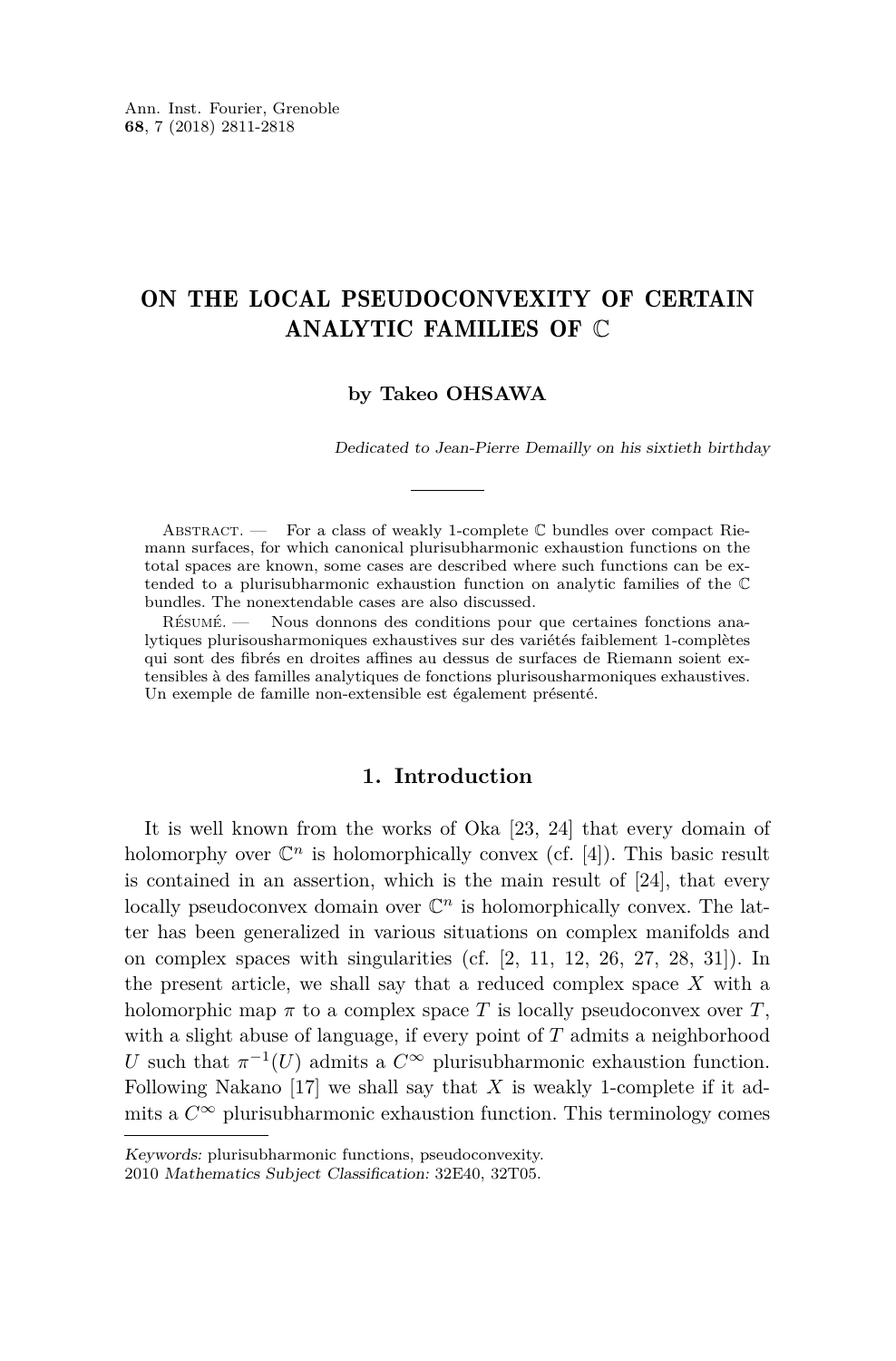from Grauert's characterization of Stein manifolds as manifolds admitting strictly plurisubharmonic exhaustion functions (cf. [\[12\]](#page-7-3)), which are said to be 1-complete in [\[1\]](#page-7-5). It is known that a weakly 1-complete manifold with a positive line bundle is holomorphically embeddable into  $\mathbb{CP}^n$  ( $n \gg 1$ ) (cf. [\[26\]](#page-8-2)) and that weakly 1-complete manifolds with negative canonical bundles are holomorphically convex (cf. [\[27\]](#page-8-3)).

We recall that a complex manifold is called *q*-complete if it carries a  $C^{\infty}$ exhaustion function whose Levi form admits everywhere less than *q* nonpositive eigenvalues. The notion of *q*-completeness is generalized to complex spaces without difficulty. It is known that every noncompact (and paracompact) complex space of dimension *n* without compact irreducible components is *n*-complete (cf. [\[15\]](#page-7-6) and [\[20\]](#page-7-7)). It depends on the choices of *X*, *T*,  $\pi$  and *q* whether or not a given locally pseudoconvex space *X* over *T* is *q*-complete. Actually, in contrast to the case of Oka, where  $\pi$  is a local homeomorphism, the local pseudoconvexity of  $\pi : X \to T$  does not necessarily imply that *X* is weakly 1-complete even if  $T = \mathbb{C}^n$ . Such a phenomenon has been observed in many situations with illustrative counterexamples (cf. [\[5,](#page-7-8) [9,](#page-7-9) [10,](#page-7-10) [25,](#page-8-6) [29\]](#page-8-7)). On the other hand, results have been obtained concerning the weak 1-completeness of locally pseudoconvex subdomains in complex manifolds both in the positive and negative directions, motivated by remarks of Grauert (cf.  $[6, 8, 13, 14, 18, 19, 22]$  $[6, 8, 13, 14, 18, 19, 22]$  $[6, 8, 13, 14, 18, 19, 22]$  $[6, 8, 13, 14, 18, 19, 22]$  $[6, 8, 13, 14, 18, 19, 22]$  $[6, 8, 13, 14, 18, 19, 22]$  $[6, 8, 13, 14, 18, 19, 22]$  $[6, 8, 13, 14, 18, 19, 22]$  $[6, 8, 13, 14, 18, 19, 22]$  $[6, 8, 13, 14, 18, 19, 22]$  $[6, 8, 13, 14, 18, 19, 22]$  $[6, 8, 13, 14, 18, 19, 22]$  $[6, 8, 13, 14, 18, 19, 22]$ ). In particular, Diederich and Fornaess showed in [\[6\]](#page-7-11) that there exist locally pseudoconvex and smoothly bounded domains of dimension *n* in compact manifolds which are not weakly 1-complete if  $n \geq 3$ . The purpose of the present article is to prove several affirmative results in this context as a continuation of [\[8\]](#page-7-12) and [\[22\]](#page-7-17), focusing on the notions of local pseudoconvexity and weak 1-completeness. The aim is to strengthen a basic fact that (the total space of) a holomorphic affine line bundle over a compact Riemann surface is weakly 1-complete if and only if its Chern class is nonpositive, which was first observed by Ueda [\[30\]](#page-8-8) to the knowledge of the author. We shall prove its relative variant as a result of preliminary nature.

<span id="page-2-1"></span>THEOREM 1.1. — Let *T* be a complex manifold, let  $p : S \rightarrow T$  be a proper holomorphic map with smooth fibers of dimension one, and let  $q: L \to S$  be a holomorphic affine line bundle. Then  $p \circ q: L \to T$  is locally pseudoconvex if one of the following conditions is satisfied.

- <span id="page-2-2"></span>(1) Fibers  $L_t(t \in T)$  of  $p \circ q$  are of negative degrees over the fibers  $S_t$ of *p*.
- <span id="page-2-0"></span>(2)  $L_t$  are topologically trivial over  $S_t$  and not equivalent to holomorphic line bundles.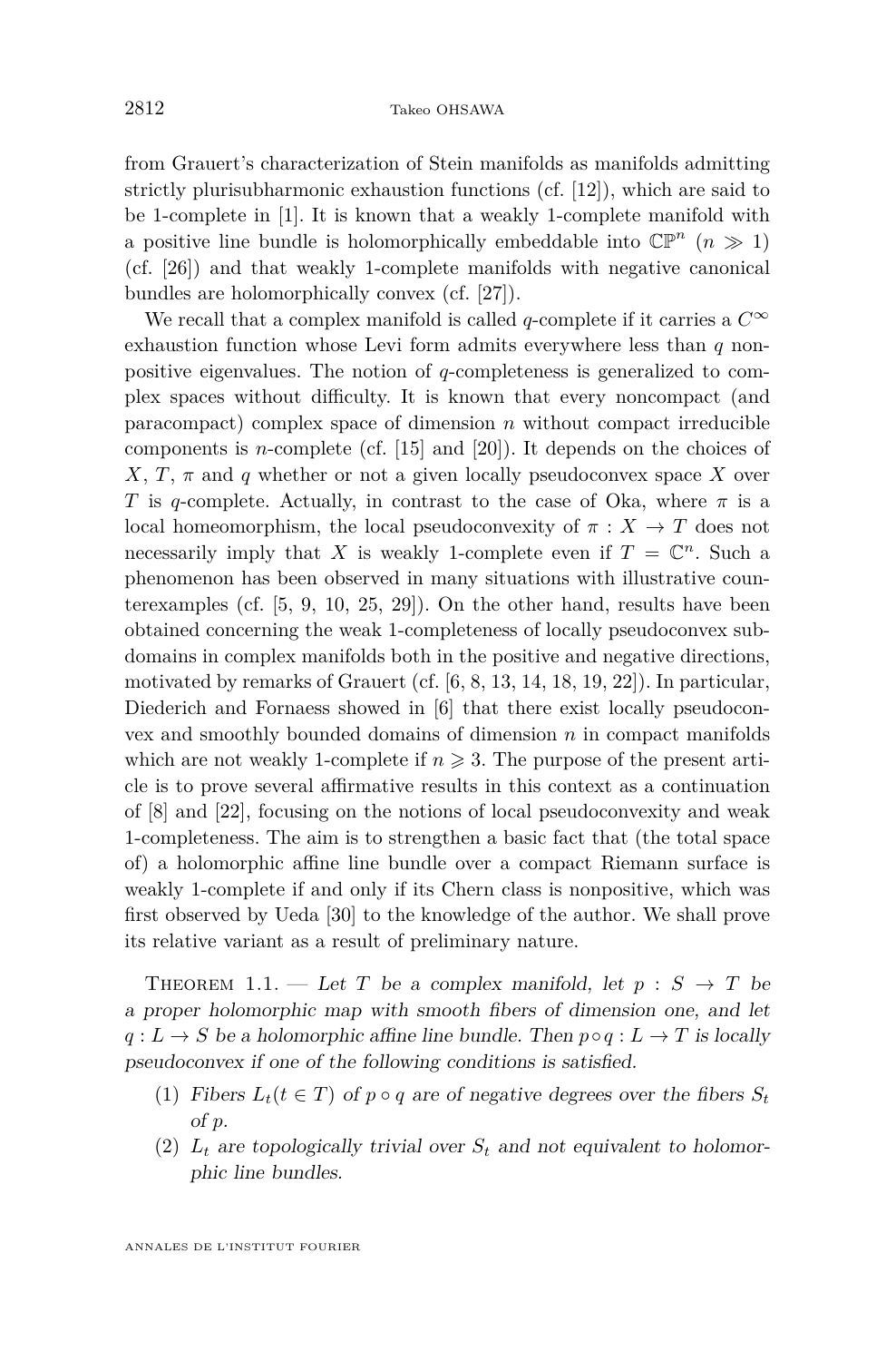<span id="page-3-0"></span>(3)  $L \rightarrow S$  is  $U(1)$ -flat.

We shall also show that there exists a holomorphic affine line bundle over the trivial family of an elliptic curve  $(\mathbb{C}\setminus\{0\})/\mathbb{Z}$  over  $\mathbb C$  which is not locally pseudoconvex over C (see Section [3\)](#page-5-0).

The main case [\(2\)](#page-2-0) of Theorem [1.1](#page-2-1) has already been discussed in [\[22\]](#page-7-17) when *L* is flat. For this case, we had to employ Ueda's method in [\[30\]](#page-8-8) taking the parameter dependence of harmonic sections of  $L_t$  into account. The result was applied to prove the weak 1-completeness of holomorphic disc bundles over *S* when *T* is Stein. Here we shall be contented with local pseudoconvexity, since the situation becomes more delicate as the above mentioned counterexample shows.

#### **2. Proof of Theorem [1.1](#page-2-1)**

The proof of Theorem [1.1](#page-2-1) is a slight modification of an argument employed in [\[22\]](#page-7-17) for the proof of the weak 1-completeness of the disc bundles over analytic families of compact Riemann surfaces over Stein manifolds. Hence the materials below are mostly contained in [\[22\]](#page-7-17). However the rest is somewhat delicate, so that it is not only for the convenience of the reader that they are recalled here. First we recall basic facts on analytic affine line bundles over complex manifolds. By definition, a holomorphic affine line bundle over a complex manifold *M* is a holomorphic fiber bundle  $q : X \to M$  whose fibers are equivalent to  $\mathbb{C}$ . Note that Aut  $\mathbb{C} = \{az + b; a, b \in \mathbb{C}, a \neq 0\}$ , where *z* denotes the coordinate of C. So, affine line bundles are simply the complex plane with holomorphic parameters. For the pseudoconvexity property of  $X$ , it is easy to see that *X* is Stein if *M* is Stein. Note that the converse is not true. Indeed, for a holomorphic line bundle of degree less than 1 over the Riemann sphere, say  $\pi : L \to \mathbb{C} := \mathbb{C} \cup \{\infty\}$ , any affine line bundle over  $\mathbb{C}$  associated to a nonzero element of  $H^{0,1}(\hat{\mathbb{C}}, L)$  is Stein, where  $H^{p,q}(M, E)$ generally denotes the Dolbeault cohomology groups of type  $(p, q)$  for a holomorphic vector bundle *E* over *M*. Namely, let *L* be given by patching  $\mathbb{C} \times \mathbb{C} = \{(z,\zeta); z,\zeta \in \mathbb{C}\}\$ and  $\mathbb{C} \times \mathbb{C} = \{(w,\xi); w,\xi \in \mathbb{C}\}\$ by the map  $w = \frac{1}{z}, \xi = z^m \zeta$  for  $m \geq 2$  and let  $X \to \hat{\mathbb{C}}$  be the bundle defined by  $(z, \zeta) \mapsto (\frac{1}{z}, z^m \zeta + z^{m-1}),$  whose associated line bundle is *L*.

Then the functions  $z^m \zeta + z^{m-1}$  and  $z^{m-1} \zeta + z^{m-2}$  are holomorphically extendable to *X*, from which it is easy to see that *X* is Stein. More remarkable fact is that, for any compact Riemann surface *R* and a holomorphic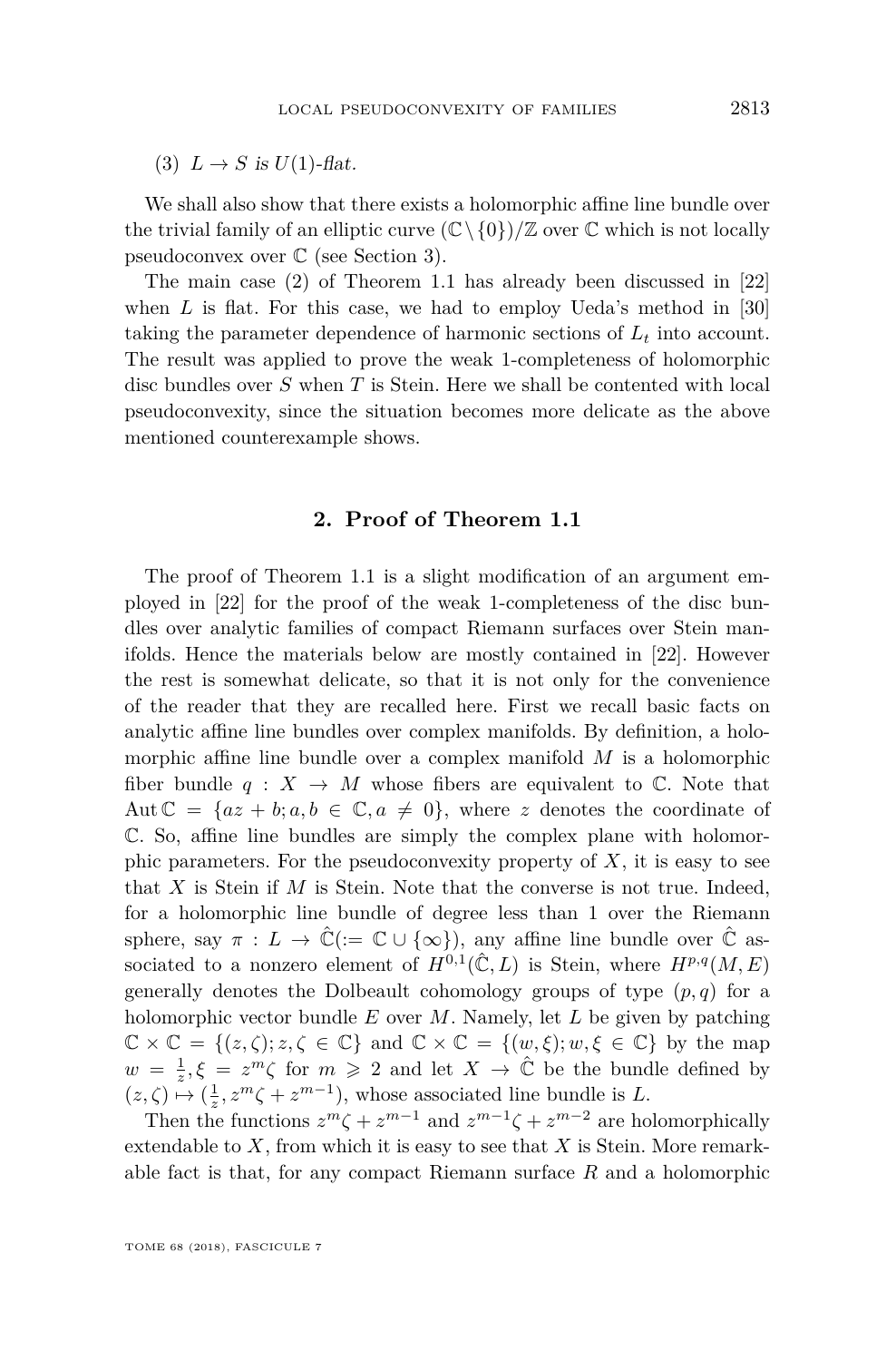line bundle  $F \to R$  with deg  $F \leq 0$ , any affine line bundle associated to a nonzero element of  $H^{0,1}(R,F)$  is Stein. We shall recall the construction of a plurisubharmonic function in [\[8\]](#page-7-12) for the case deg  $F = 0$ , because this method has to be employed with an additional care later.

<span id="page-4-0"></span>THEOREM  $2.1.$  — Topologically trivial holomorphic affine line bundles over compact Kähler manifolds are weakly 1-complete.

Proof. — Let *M* be a compact Kähler manifold, let  $\pi : L \to M$  be a topologically trivial holomorphic affine line bundle, and let  $L_0$  be the holomorphic line bundle associated to *L*. Then, since *M* is Kähler, one can find an open covering  ${U_\alpha}_{\alpha \in A}$  of *M* and local trivializations  $\varphi_\alpha$ :  $\pi^{-1}(U_\alpha) \cong U_\alpha \times \mathbb{C} = \{(z, \zeta_\alpha); z \in U_\alpha, \zeta_\alpha \in \mathbb{C}\}\$ in such a way that  $\varphi_{\alpha} \circ \varphi_{\beta}^{-1}(z,\zeta_{\beta}) = (z,e^{i\theta_{\alpha\beta}}\zeta_{\beta} + a_{\alpha\beta}(z))$  holds on  $\varphi_{\beta}(\pi^{-1}(U_{\alpha} \cap U_{\beta}))$  for some  $\theta_{\alpha\beta} \in \mathbb{R}$  and  $a_{\alpha\beta} \in \mathcal{O}(U_\alpha \cap U_\beta)$ , for all  $\alpha$  and  $\beta$  in *A*, where  $\mathcal{O}(U_\alpha \cap U_\beta)$ denotes the set of holomorphic functions on  $U_{\alpha} \cap U_{\beta}$ . This is a basic fact in Kähler geometry relying on the *∂∂*¯-lemma. Note that {*e iθαβ* } is a system of transition functions for  $L_0$  and  $\{a_{\alpha\beta}\}\$ is a representative of an element of  $H^{0,1}(M, L_0)$  as an  $L_0$ -valued 1-cocycle. Then, applying the Kähler condition again, by replacing  ${U_\alpha}$  by its refinement if necessary, one can find  $a_{\alpha}, b_{\alpha} \in \mathcal{O}(U_{\alpha})$  such that  $a_{\alpha\beta} = a_{\alpha} + b_{\alpha}e^{i\theta_{\alpha\beta}}(a_{\beta} + b_{\beta})$  holds on  $U_{\alpha} \cap U_{\beta}$ . Recall that this is also a consequence of the  $\partial \bar{\partial}$  − *lemma* (cf. [\[7,](#page-7-18) Lemma 2]). For simplicity we put  $h_{\alpha} = a_{\alpha} + b_{\alpha}$ . The system  $h_{\alpha}$  is narutally identified with a plurisubharmonic section of the bundle  $L \rightarrow M$ . Then it is straightforward that the function  $\Phi = |\zeta_{\alpha} - h_{\alpha}|^2$  is a well-defined plurisubharmonic exhaustion function on *L*. Indeed, the well-definedness and the exhaustiveness are obvious, and the plurisubharmonicity is immediate from  $\partial\bar{\partial}\Phi = d\zeta_{\alpha}d\zeta_{\alpha} - d\zeta_{\alpha}\bar{\partial}h_{\alpha} - d\zeta_{\alpha}\partial h_{\alpha} + \partial h_{\alpha}\bar{\partial}h_{\alpha} + \partial h_{\alpha}\bar{\partial}h_{\alpha} \geq \partial h_{\alpha}\bar{\partial}h_{\alpha}$ , where *∂∂*¯Φ is identified with the complex Hessian of Φ.

Proof of Theorem  $1.1.$  — Let the notation be as in the statement. Since the assertion is local in *T*, we may assume that *T* is a polydisc, say  $T =$  ${t = (t_1, \ldots, t_m) \in \mathbb{C}^m; |t| := \max |t_j| < 1}.$  We put  $T_r = {t \in T; |t| < \min |t|}$ *r*}. Let us denote  $(0, \ldots, 0) \in \mathbb{C}^m$  simply by 0, let  $S_t = p^{-1}(t)$ , and let  $L_t = q^{-1}(S_t)$ . Let us first assume that the degree of the bundle  $L_0 \rightarrow$ *S*<sub>0</sub> is zero. Then we choose an open covering  $\mathcal{U} = \{U_{\alpha}\}_{{\alpha \in A}}$  of *S* and a system of local trivializations of  $L$  associated to  $U$  so that the transition functions of  $L_0 \rightarrow S_0$  with respect to  $\{U_\alpha \cap S_0\}$  are of the form  $\zeta_\alpha =$  $e^{i\theta_{\alpha\beta}}\zeta_{\beta} + a_{\alpha\beta}(\theta_{\alpha\beta} \in \mathbb{R}, a_{\alpha\beta} \in \mathcal{O}(U_{\alpha} \cap U_{\beta}))$ . As in the proof of Theorem [2.1,](#page-4-0) U can be chosen so that one can find harmonic functions  $h_{\alpha}$  on  $U_{\alpha} \cap S$ satisfying  $a_{\alpha\beta} = h_{\alpha} - e^{i\theta_{\alpha}\beta}h_{\beta}$  on  $U_{\alpha} \cap U_{\beta} \cap S_0$ . Then, by virtue of the implicit function theorem, there exists  $r > 0$  such that, by replacing U by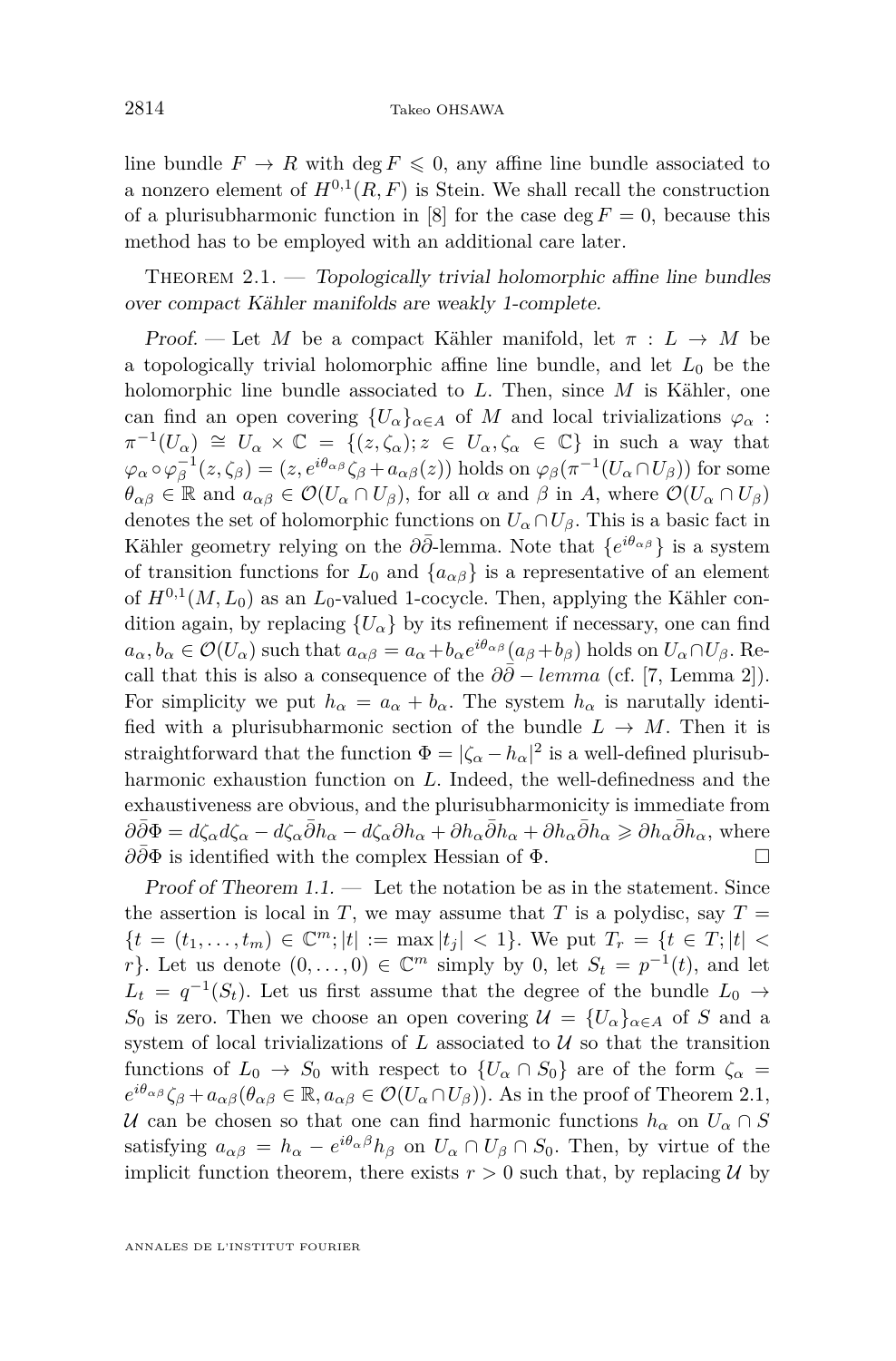its refinement if necessary, one can find  $C^{\infty}$  extensions  $\tilde{\theta}_{\alpha\beta}$  and  $\tilde{h}_{\alpha}$  of  $\theta_{\alpha\beta}$ and  $h_{\alpha}$  to  $U_{\alpha} \cap U_{\beta} \cap p^{-1}(T_r)$  and  $U_{\alpha} \cap p^{-1}(T_r)$ , respectively, in such a way that  $\tilde{\theta}_{\alpha\beta}$  are real valued,  $\tilde{h}_{\alpha}$  are harmonic on  $S_t \cap U_{\alpha}$ , and that the transition functions of  $(p \circ q)^{-1}(T_r)$  are of the form  $\zeta_\alpha = e^{i\tilde{\theta}_{\alpha\beta}}\zeta_\beta + \tilde{a}_{\alpha\beta}$ , where  $\tilde{a}_{\alpha\beta}|_{U_{\alpha}\cap U_{\beta}\cap S_t} \in \mathcal{O}(S_t \cap U_{\alpha} \cap U_{\beta})$  and  $\tilde{a}_{\alpha\beta} = \tilde{h_{\alpha}}e^{i\tilde{\theta}_{\alpha\beta}}\tilde{h}_{\beta}$  hold on  $U_{\alpha} \cap U_{\beta} \cap p^{-1}(T_r)$ . Let us put  $\Phi = |\zeta_{\alpha} - \tilde{h}_{\alpha}|^2$ . Then, as in the proof of Theorem [2.1,](#page-4-0) the restriction of  $\Phi$  to  $L_t$  is a plurisubharmonic exhaustion function for all  $t \in T_r$ . Suppose now that the condition [\(2\)](#page-2-0) is satisfied. Then it is easy to see that  $\Phi|_{L_t}$  is strictly plurisubharmonic on a dense subset of  $L_t$ . More explicitly,  $\Phi|_{L_t \cap U_\alpha}$  is strictly plurisubharmonic on the complement of  $\{(z,\zeta_\alpha) \in (U_\alpha \cap L_t) \times \mathbb{C}; \bar{\partial}h_\alpha(z) = 0\}$ . Therefore, by shrinking  $T_r$  if necessary, one can find a bounded  $C^{\infty}$  function  $\Psi$  on  $(p \circ q)^{-1}(T_r)$  such that  $(\Phi + \Psi)|_{L_t}$  is strictly plurisubharmonic for all  $t \in T_r$ . Then it is easy to verify that there exist  $\epsilon > 0$  and  $C > 0$  such that  $\Phi + \Psi + C\Phi ||t||^2$  is strictly plurisubharmonic on  $(p \circ q)^{-1}(T_{\epsilon})$ . Here we put  $||t||^2 = \sum_{j=1}^m |t_j|^2$ . It is now obvious that  $(p \circ q)^{-1}(T\epsilon)$  is 1-completefor sufficiently small  $\epsilon$ . If [\(1\)](#page-2-2) is satisfied, the conclusion is obvious because the section at infinity of  $L_0 \rightarrow S_0$  is a divisor with positive normal bundle and hence the section at infinity of  $L|_{p^{-1}(T_*)}(0 < \epsilon \ll 1)$  has positive normal bundle, too. If [\(3\)](#page-3-0) is satisfied, then the square of the euclidean distance along the fibers of *L* is a well defined plurisubharmonic function which is exhaustive on each *Lt*. Hence  $(p \circ q)^{-1}(V)$  is weakly 1-complete for any Stein open set  $V \subset T$ .  $\Box$ 

#### **3. A counterexample**

<span id="page-5-0"></span>Let *A* be a complex torus of dimension one, say  $A = (\mathbb{C} \setminus \{0\})/\mathbb{Z}$ , where the action of  $\mathbb{Z}$  on  $\mathbb{C}\setminus\{0\}$  is given by  $z \mapsto e^m z$  for  $m \in \mathbb{Z}$ . Over the product space  $A \times \mathbb{C}$  as an analytic family of compact Riemann surfaces over  $\mathbb{C}$ , we define an affine line bundle  $F \to A \times \mathbb{C}$  as the quotient of the trivial bundle  $((\mathbb{C} \setminus \{0\}) \times \mathbb{C}) \times \mathbb{C} \rightarrow (\mathbb{C} \setminus \{0\}) \times \mathbb{C}$  by the action of Z defined by  $(z, t, \zeta) \mapsto (e^m z, t, \zeta + mt)$ . Had *F* been locally pseudoconvex over  $\mathbb{C}$ , with respect to the map  $\pi : F \to \mathbb{C}$  induced from the projection to the second factor,  $\pi^{-1}(V)$  would be holomorphically convex for some neighborhood  $V \ni 0$ . Indeed, since the fibers of  $\pi$  are all holomorphically convex and the canonical bundle of *F* is trivial, holomorphic functions on  $\pi^{-1}(t)$  would be holomorphically extendable to  $\pi^{-1}(V)$  by an  $L^2$  extension theorem if  $\pi^{-1}(V)$  were weakly 1-complete (cf. [\[21\]](#page-7-19)). This contradicts an obvious fact that  $\pi^{-1}(0)$  cannot be blown down to  $\mathbb C$  in *F*.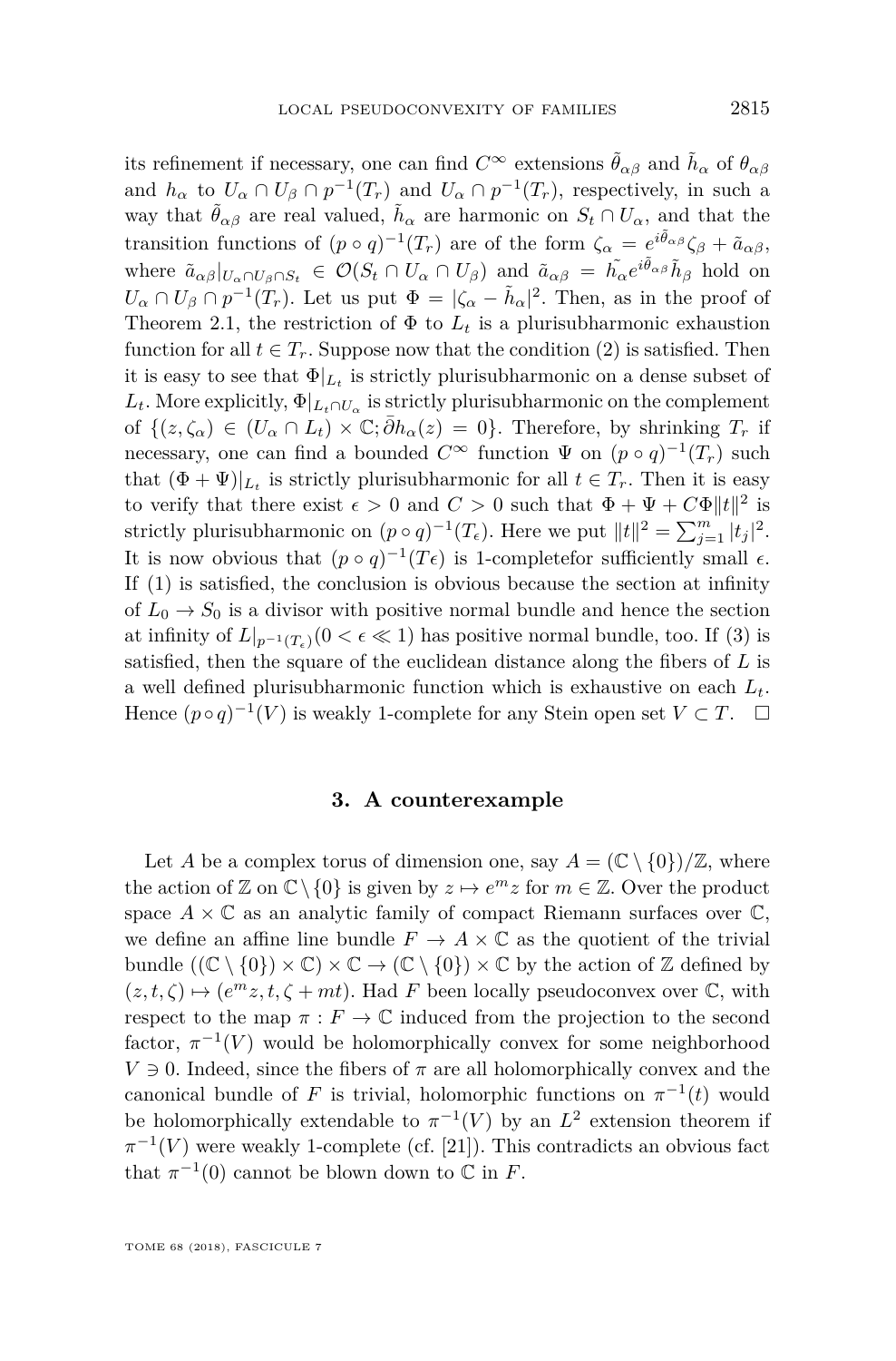Remark  $3.1.$  — Our example is similar in spirit to Demaillys example of non-Stein  $\mathbb{C}^2$ -bundle over  $\mathbb{C} \setminus \{0\}$  in [\[5\]](#page-7-8). We recall that this bundle is defined as the quotient of  $\mathbb{C} \times \mathbb{C}^2$  by the infinite cyclic group generated by  $(\zeta, z, w) \mapsto (\zeta + 2\pi i, z^k - w, z), k \geq 2$ . However, a big difference is that our family is Stein over  $\mathbb{C} \setminus \{0\}$  because it is equivalent to  $(\mathbb{C} \setminus \{0\})^3$  by the map induced from  $(z, \zeta, t) \mapsto (ze^{-\frac{\zeta}{t}}, e^{\frac{2\pi i \zeta}{t}}, t).$ 

Remark 3.2. — In contrast to our example, it was shown by Miebach [\[16\]](#page-7-20) that the quotients of bounded homogeneous domains in  $\mathbb{C}^n$  by  $\mathbb{Z}$  are all Stein.

#### **4. A note on families of** D

As was mentioned in the introduction, we have shown the following in [\[22\]](#page-7-17).

THEOREM  $4.1.$  — Let  $p: S \to T$  be as in Theorem [1.1](#page-2-1) and let  $\pi: \mathcal{D} \to S$ be a holomorphic  $\mathbb{D}$ -bundle, where  $\mathbb{D} = \{z \in \mathbb{C}; |z| < 1\}$ . Then  $\mathcal D$  is weakly 1-complete if *T* is Stein.

An open question is whether this remains true if *S* is replaced by an analytic family of compact Kähler manifolds. We observe here that Theorem [1.1](#page-2-1) is related to a very partial answer to this conjecture. To state it, let  $p: Y \to T$  be a proper and smooth holomorphic map and let  $q: X \to Y$ be a holomorphic disc bundle. Let  $\chi : \tilde{Y} \to Y$  be the universal covering. Then *X* is biholomorphically equivalent to the quotient of  $\tilde{Y} \times \mathbb{D}$  by the *π*<sub>1</sub>(*Y*)-action of the form  $γ(y, ζ) = (D(γ)y, ρ(γ)ζ)(γ ∈ π<sub>1</sub>(Y))$ . Here *D* denotes the canonical isomorphism between  $\pi_1(Y)$  and the group of covering transformations of  $\tilde{Y} \to Y$  and  $\rho$  is a homomorphism from  $\pi_1(Y)$  to Aut D. Let  $\Gamma$  denote the image of  $\rho$ . In this situation, X becomes holomorphically convex if  $\Gamma$  is discrete and not cocompact, in virtue of a theorem of Behnke and Stein (cf. [\[3\]](#page-7-21)). On the other hand,similarly as in the proof of the case [\(3\)](#page-3-0) of Theorem [1.1,](#page-2-1) it is easy to see the following.

THEOREM 4.2. — X is weakly 1-complete if T is Stein and  $\Gamma$  is commutative.

COROLLARY 4.3. — Let  $L \to T$  be an analytic family of complex tori over a Stein manifold *T* and let  $X \to Y$  be a holomorphic disc bundle. Then *X* is weakly 1-complete.

ANNALES DE L'INSTITUT FOURIER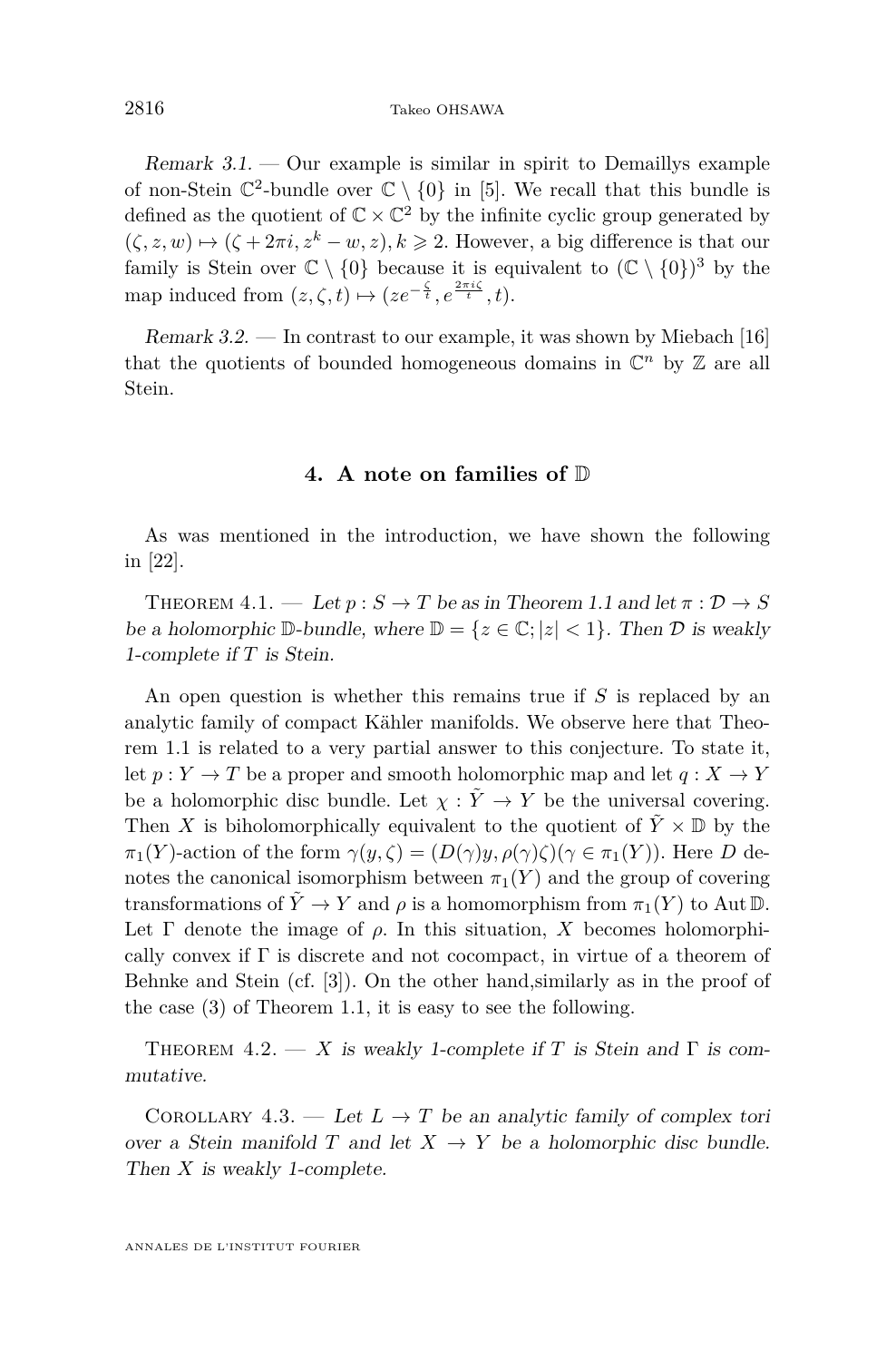#### BIBLIOGRAPHY

- <span id="page-7-5"></span>[1] A. Andreotti & H. Grauert, "Théorème de finitude pour la cohomologie des espaces complexes", Bull. Soc. Math. Fr. **90** (1962), p. 193-259.
- <span id="page-7-1"></span>[2] A. ANDREOTTI & R. NARASIMHAN, "Oka's Heftungslemma and the Levi problem for complex spaces", Trans. Am. Math. Soc. **111** (1964), p. 345-366.
- <span id="page-7-21"></span>[3] H. Behnke & K. Stein, "Entwicklung analytischer Funktionen auf Riemannschen Flächen", Math. Ann. **120** (1949), p. 430-461.
- <span id="page-7-0"></span>[4] H. Cartan, "Sur quelques progrès dans la théorie des fonctions analytiques de variables complexes entre 1930 et 1950", in Miscellanea mathematica, Springer, 1991, p. 45-58.
- <span id="page-7-8"></span>[5] J.-P. DEMAILLY, "Un exemple de fibré holomorphe non de Stein à fibre  $\mathbb{C}^2$  ayant pour base le disque ou le plan", Invent. Math. **48** (1978), p. 293-302.
- <span id="page-7-11"></span>[6] K. DIEDERICH  $&$  J. E. FORNAESS, "A smooth pseudoconvex domain without pseudoconvex exhaustion", Manuscr. Math. **39** (1982), p. 119-123.
- <span id="page-7-18"></span>[7] K. DIEDERICH & T. OHSAWA, "A Levi problem on two-dimensional complex manifolds", Math. Ann. **261** (1982), p. 255-261.
- <span id="page-7-12"></span>[8] ——— , "Harmonic mappings and disc bundles over compact Kähler manifolds", Publ. Res. Inst. Math. Sci. **21** (1985), p. 819-833.
- <span id="page-7-9"></span>[9] J. E. Fornaess, "2 dimensional counterexamples to generalizations of the Levi problem", Math. Ann. **230** (1977), p. 169-173.
- <span id="page-7-10"></span>[10]  $\longrightarrow$ , "A counterexample for the Levi problem for branched Riemann domains over C*n*", Math. Ann. **234** (1978), p. 275-277.
- <span id="page-7-2"></span>[11] R. Fujita, "Domaines sans point critique intérieur sur l'espace projectif complexe", J. Math. Soc. Japan **15** (1963), p. 443-473.
- <span id="page-7-3"></span>[12] H. Grauert, "On Levi's problem and the imbedding of real-analytic manifolds", Ann. Math. **68** (1958), p. 460-472.
- <span id="page-7-13"></span>[13] ——— , "Bemerkenswerte pseudokonvexe Mannigfaltigkeiten", Math. Z. **81** (1963), p. 377-391.
- <span id="page-7-14"></span>[14] ——— , "The methods of the theory of functions of several complex variables", in Miscellanea mathematica, Springer, 1991, p. 129-143.
- <span id="page-7-6"></span>[15] R. E. Greene & H.-H. Wu, "Embedding of open Riemannian manifolds by harmonic functions", Ann. Inst. Fourier **25** (1975), no. 1, p. 215-235.
- <span id="page-7-20"></span>[16] C. Miebach, "Quotients of bounded homogeneous domains by cyclic groups", Osaka J. Math. **47** (2010), no. 2, p. 331-352.
- <span id="page-7-4"></span>[17] S. Nakano, "Vanishing theorems for weakly 1-complete manifolds", in Number theory, algebraic geometry and commutative algebra in honor of Yasuo Akizuki, Kinokuniya Book-Store Co., 1973, p. 169-179.
- <span id="page-7-15"></span>[18] S. Nemirovski, "Stein domains with Levi-flat boundaries on compact complex surfaces", Mat. Zametki **66** (1999), p. 632-635, translation in Math. Notes **66** (1999), no. 3-4, p. 522-525.
- <span id="page-7-16"></span>[19] T. Ohsawa, "A Stein domain with smooth boundary which has a product structure", Publ. Res. Inst. Math. Sci. **18** (1982), no. 3, p. 1185-1186.
- <span id="page-7-7"></span>[20] ——— , "Completeness of noncompact analytic spaces", Publ. Res. Inst. Math. Sci. **20** (1984), p. 683-692.
- <span id="page-7-19"></span>[21] ———, "On the extension of  $L^2$  holomorphic functions. V: Effect of generalization", Nagoya Math. J. **161** (2001), p. 1-21, erratum in ibid. **163** (2001), p. 229.
- <span id="page-7-17"></span>[22] ——— , "Stability of pseudoconvexity of disc bundles over compact Riemann surfaces and application to a family of Galois coverings", Int. J. Math. **26** (2015), no. 4, Art. ID 1540003, 7 p.